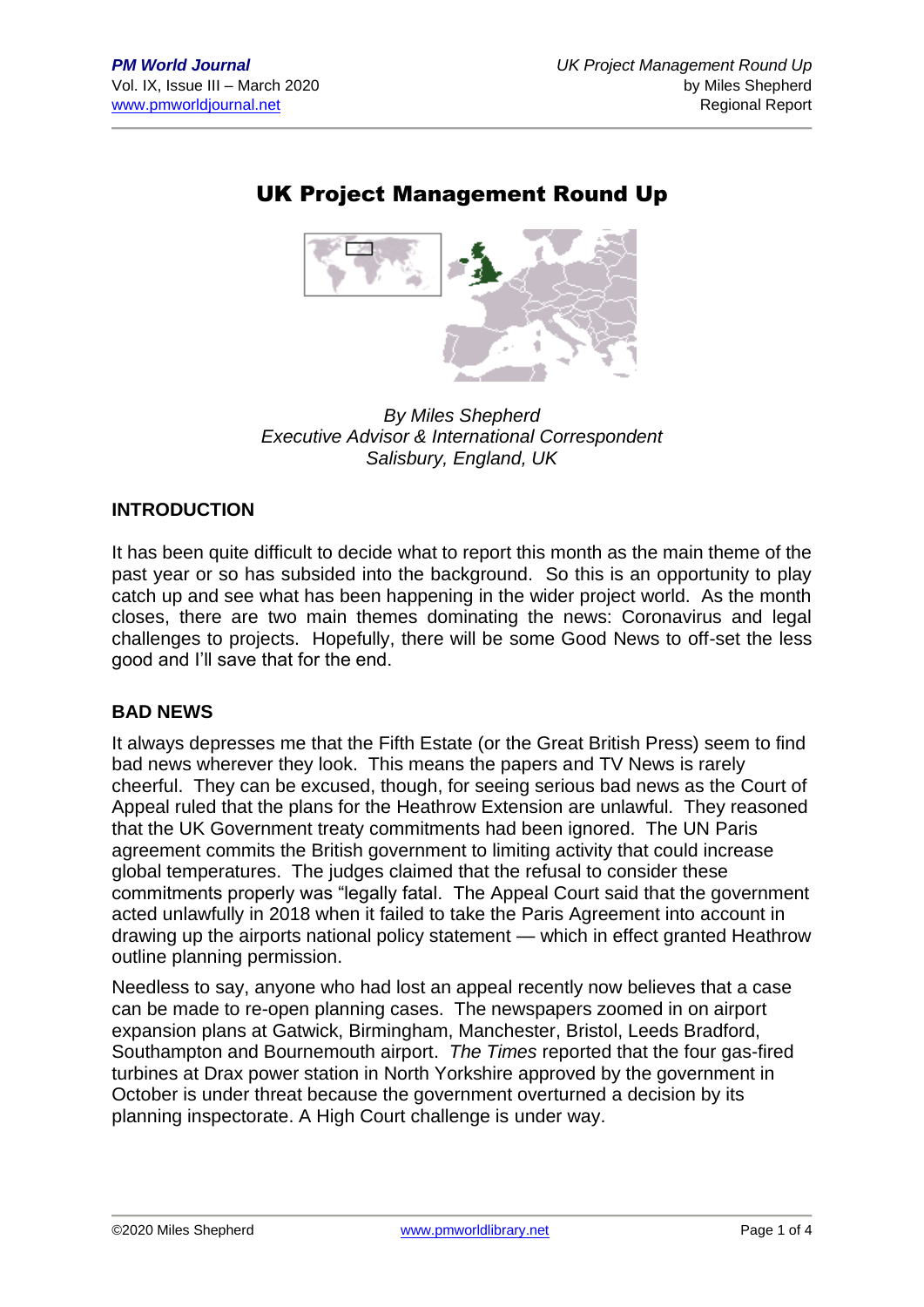

Drax Power Station (Image: Industry Europe)

Other threatened projects that could be challenged on the same grounds, include the a route between Oxford and Cambridge, the A303 Stonehenge tunnel and the Lower Thames Crossing, a 14-mile motorway and tunnel to the east of the Dartford Crossing that is the biggest scheme of its kind in decades.

Interestingly, although the court made no judgment on the merits of Heathrow expansion or whether a third runway could ultimately comply with environmental law. The rationale is that to have done so would raise the spectre of political interference by judges who are supposed to be fully independent of political and financial influences. Recently, High Court and Appeal Court judges have been accused of just this sort of bias. The fear is that a petulant Government could start appointing judges in a similar way to Supreme Court Judges are appointed in USA.

From a project perspective, the whole of the Government's infrastructure plan is under threat. According to *Jonathan Church*, a climate lawyer at Client Earth; "This sets a precedent . . . to consider the Paris Agreement. The government must start taking climate change into account when considering major projects." Not even HS/2 is safe and is just as controversial as the Heathrow Expansion. *Adam Marshall*, Director-General of the British Chambers of Commerce, said that the third runway was an opportunity to create thousands of jobs and that hundreds of companies were already depending on it.

While left wing politicos were cock-a-hoop, claiming victory for "the people", some should be careful what they wish for as it is not just the much-needed road and rail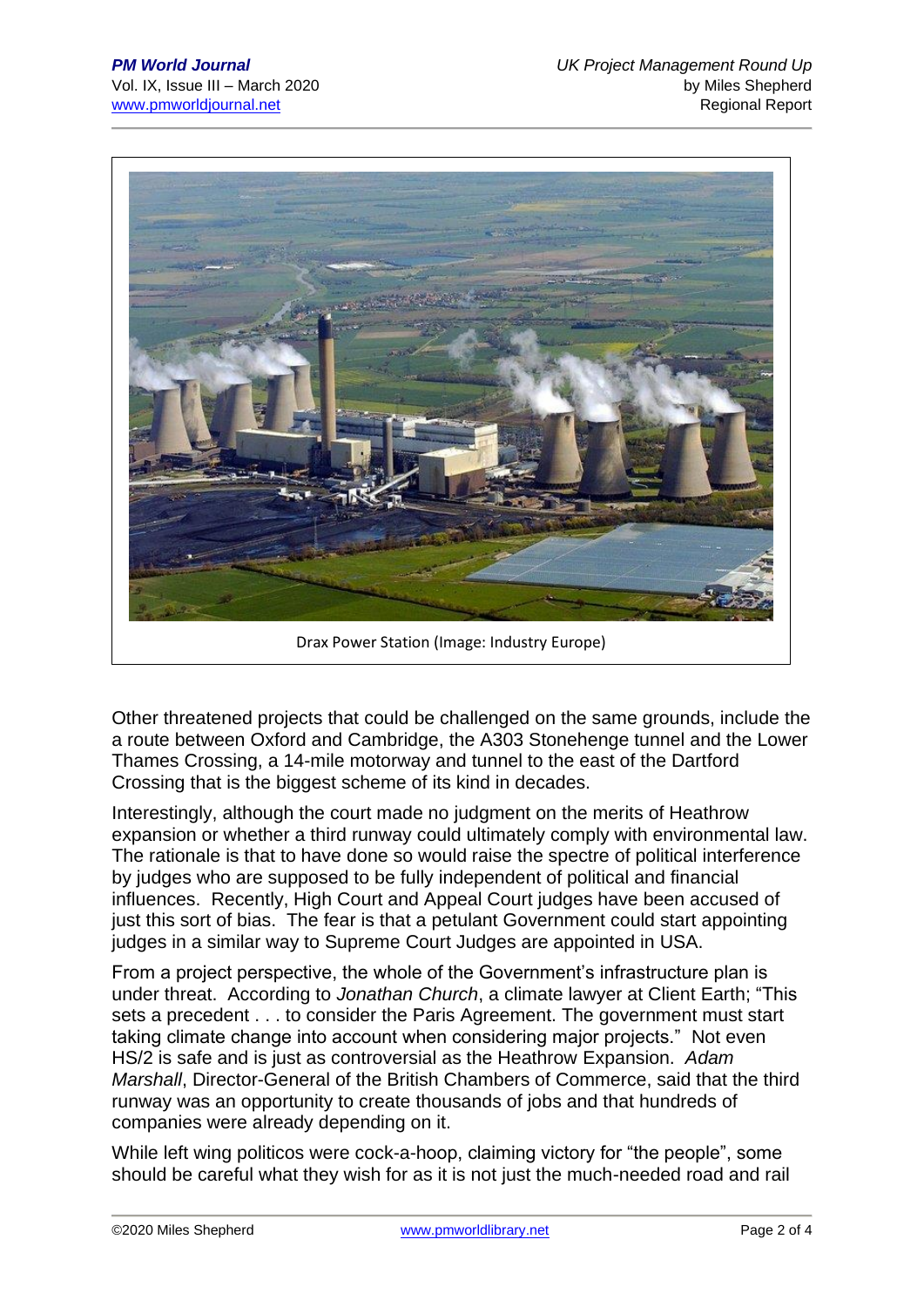schemes that are under threat. Major hospital builds and school are just as much threatened by this decision.

The only certain thing is that the Government is frantically looking at its major projects and not just in the way that Our Illustrious Leader (OIL), Boris Johnson, promised in the General Election hustings. I would not like to be the Chancellor of the Exchequer just now. He has to plan government finances for the next three years and all the Major Assumptions have been thrown up in the air.

The other big story in the Bad News category is the continuing Coronavirus scare. Cases in UK have mercifully been few to date with almost all cases linked to either hot spots in Northern Italy or China. However, as we close for press, a single case has been reported involving someone who had not travelled out of UK for several years and had no known contact with other cases. Tracing contacts and quarantining is under way in another emergency project.

#### **GOOD NEWS**

Best news of the month has been the lack of news on BREXIT. Sure, we have had a little posturing from the EU on their "requirements" and OIL responded in like measure but now we are getting some serious contemplation of just what leaving actually means. People are beginning to ask the kind of questions they should have been asking 3 or 4 years ago – simple things like how well will our infrastructure hold up with fewer migrant workers, how will exports be treated, will I still be able to get medicines and many other down to earth, practical questions they were too stupid to think about with all the emotional pressures from both sides of the argument.

One interesting situation is building in the North east of UK where the world's most efficient car production plant is located. They were warned that the plant owners would have no reason to support the continued use of the plant if leaving the EU meant problems with exporting the output to Europe. Guess what, it seems leaving the Customs Union will do just that. Now the region wants the Government to guarantee not just the EU development fund money they will no longer be getting but to replace the income from the plant.

Now the really good news – the US Men's National Team has achieved ODI status. For those not familiar with the jargon, ODI stands for One Day International Cricket. ODI is one of the short forms of the game. As the Chairman said in the US Cricket Annual Report, out last week, "This is the first time since 2004 that the team is consistently playing ODI matches and it marks the dawning of a new day for cricket in America. ICC Cricket World Cup League 2 presents the national team with 36 ODIs against top quality cricketing nations and includes 12 matches played in the USA." Success! Well done USA Cricket!

#### **CLOSING REMARKS**

So we have a potentially shattering decision from the Courts on the future of well over £600 billion of infrastructure projects, £100 billion of rail projects and countless other projects in construction and transport to say nothing of waste management and recycling projects. I think I prefer BREXIT!